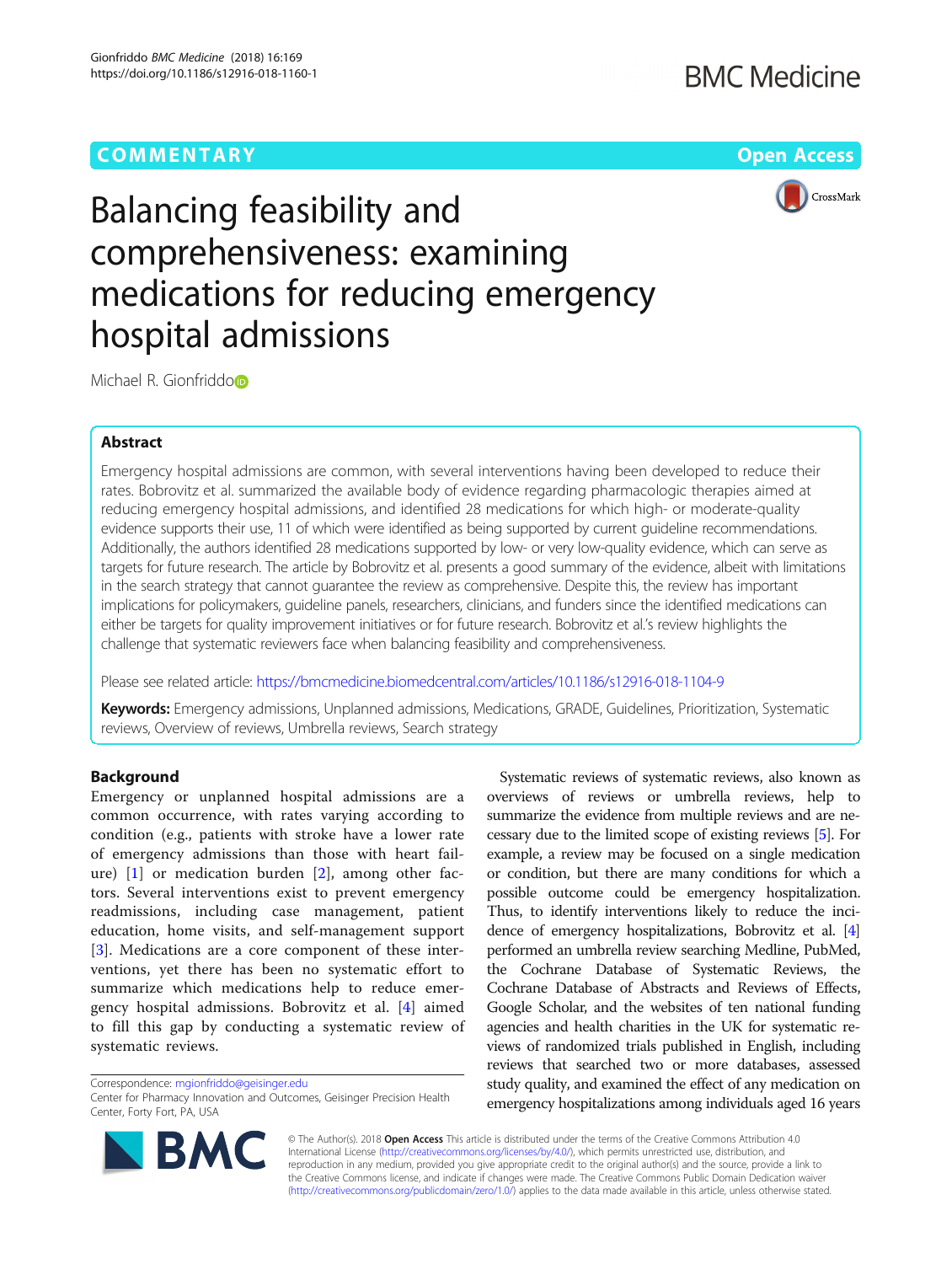or older. The authors prioritized the medications based upon the strength of evidence as defined by the Grading of Recommendations Assessment, Development and Evaluation (GRADE) Working Group. In addition, they correlated their findings with treatment recommendations found in clinical guidelines from the National Institute for Clinical Excellence (NICE) and cross-referenced these with select guidelines from Europe and America. The review included guidelines that covered heart failure, coronary artery disease, dyslipidemia, ischemic heart disease, asthma, chronic obstructive pulmonary disease, and schizophrenia.

Bobrovitz et al. [[4\]](#page-2-0) found 140 reviews that met their criteria, which included 1986 trials; of these, 690 trials and 577,604 patients contributed to the analysis on hospital admission outcomes. The most common populations covered in the reviews were patients with heart failure, asthma, or chronic obstructive pulmonary disease. From the 100 unique medications studied, 28 in 15 patient populations were identified as having high- or moderate-quality evidence supporting their use in reducing emergency hospitalizations as defined by GRADE guidance, whereas 11 were supported by clinical guidelines. These medications included, for example, angiotensin converting enzyme inhibitors for heart failure and statins for stable coronary artery disease.

# A comprehensive search strategy?

While the review by Bobrovitz et al. [\[4](#page-2-0)] was generally well conducted, there are several limitations worth mentioning. A systematic review is shaped by its inclusion criteria. By design, the authors may have excluded several studies that may have contained information relevant to the prevention of emergency hospitalizations using medication. While they searched several databases, including some that cover parts of the grey literature, there are several other databases that could have been searched which may have provided useful information, for example, EMBASE, CINAHL, and International Pharmaceutical Abstracts. Although these databases often overlap, several studies have shown that the overlap is far from complete [[6,](#page-2-0) [7](#page-2-0)]. Similarly, the review only included studies in English and, while there is conflicting evidence regarding language bias  $[8-10]$  $[8-10]$  $[8-10]$  $[8-10]$ , it remains possible that it missed certain medication interventions which affect emergency hospital admissions. For example, studies related to traditional Chinese medicine are more likely to be indexed in Chinese language databases [[10](#page-2-0)]. Searching the grey literature is an important component of comprehensive systematic reviews [\[11\]](#page-2-0); however, Bobrovitz et al. [[4](#page-2-0)] examined sources that were limited to the UK. Expanding the search to international organizations or prominent organizations in other countries may have captured additional studies. Similarly, while the authors sought the input of experts, these were only approached at three conferences in the UK, limiting their reach. Further, for inclusion, studies needed to have searched more than one database and to have assessed and reported on the quality of the included studies. While these are criteria of comprehensive reviews, by excluding studies that failed to assess and report on quality or only searched a single database, some potential interventions may have been excluded. Finally, in addition to the limitations noted above, the authors note in their discussion that many medications which impact hospital admissions were excluded because the results were reported as a composite outcome.

For the prioritization of medications, Bobrovitz et al. [[4\]](#page-2-0) first examined NICE guidelines and then expanded to relevant guidelines from Europe and America. To be considered 'guideline based', the medication had to be recommended by NICE and at least one other guideline. However, the list of guidelines they identified was not comprehensive. For example, infliximab was identified as having moderate evidence for the treatment of Crohn's or ulcerative colitis, but was not flagged as guideline based in this article despite recommendations for use from NICE [\[12\]](#page-2-0) and the American Gastroentero-logical Association [\[13](#page-2-0)].

#### Implications

One of the principles of evidence-based medicine is that decisions should be based on systematic summaries of the body of evidence  $[14]$  $[14]$ . This emphasis on systematic reviews, and their placement atop the hierarchy of evidence, reflects the strengths inherent in the design. Systematic reviews help identify the extent of heterogeneity present in a body of evidence (i.e., do all studies show similar estimates of effect?) and, when pooled statistically, can help reduce imprecision in estimates of effect [[15\]](#page-2-0). By conducting a review of reviews, Bobrovitz et al. [[4\]](#page-2-0) combined several individual reviews together to answer an important clinical question – which medications can impact emergency hospital admissions? Despite the potential limitations in their search strategy, this was relatively unique, as it was not limited by condition or medication class, and instead serves as a broad overview of pharmacologic interventions. By highlighting those medications that are supported by moderate- and high-quality evidence, the review can serve as a guide for policymakers and other stakeholders in the arena of quality measures. As the authors noted, while 11 of these medications are recognized as important by guideline panels, under-prescribing remains an issue. Guideline panels should review the list of 28 medications that were supported by low- or very low-quality evidence and consider calling for additional research or making conditional recommendations, if this is not already done. Emergency hospital admissions are one of many outcomes from which a recommendation